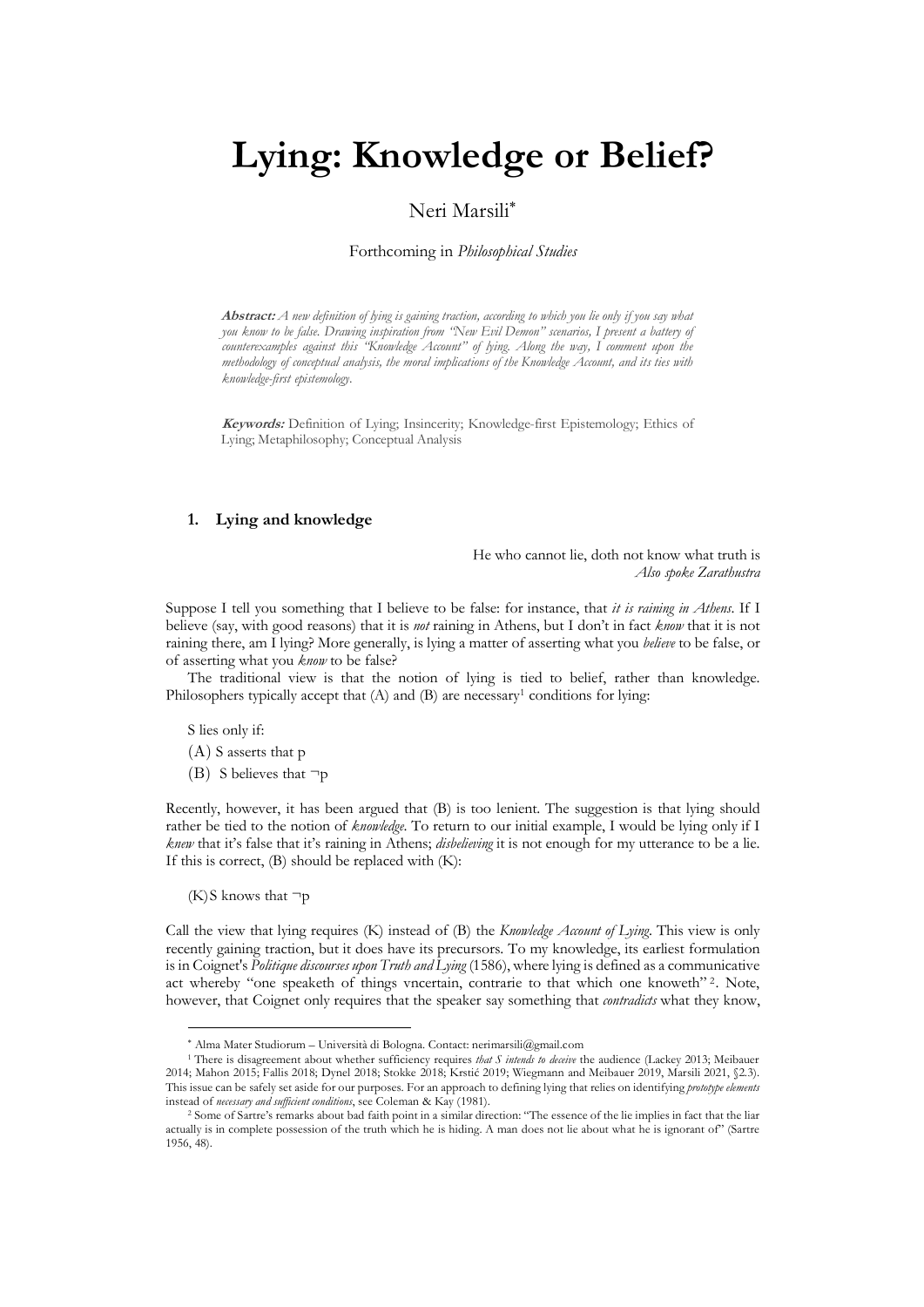which is weaker than (K). For a formulation closer to (K) we have to wait until the XXI century. Saul (2000) is probably the first to claim, in passing3, that 'lying requires knowingly speaking falsely'. Caminada (2009) endorses (K) more explicitly; like Saul, however, he doesn't motivate his preference for  $(K)$  over  $(B)$ . It's only in the last decade that the Knowledge Account has been explicitly motivated and defended, in the works of Turri (2016, 34–36), Benton (2017), and Holguín (2019).

The question of whether lying requires knowledge or belief may seem philosophically marginal, but there is more at stake than the analysis of a concept, like lying, that is central to human communication. First, there are ethical implications. If (against traditional views) lying requires knowledge rather than belief, we would have to significantly rethink how we understand the moral blameworthiness of lying: whether one is responsible for having lied would depend not only on what one believes, but also on factors that are not (or that are only partially) under the speaker's control, such as whether the proposition is actually false, whether the belief is Gettiered, and so forth. This isn't a straightforward take on what makes lying blameworthy, and we will see that assessing the merits of this view requires some sophisticated reflection on how intentional action is assessed more generally.

Second, if the Knowledge Account turned out to be correct, this result would speak in favour of the knowledge-first paradigm in epistemology: the idea, gaining traction over the last two decades, that knowledge is a more fundamental concept than belief – an 'unexplained explainer' that can help us understand other key concepts that are central to epistemological theorising (Williamson 2000; McGlynn 2014), including lying. If the notion of lying is indeed best understood in terms of knowledge rather than belief, we would have new proof of the explanatory power of knowledgefirst epistemology; if not, we may see this as a novel reason to question its ability to revolutionise our way of thinking about basic philosophical concepts.

I will come back to both points later in the paper. In the next section, I present and assesses the positive case for preferring (K) over (B). Section 3 shows that the Knowledge Account is subject to several counterexamples that are avoided by traditional definitions. Section 4 explores the moral implications of the Knowledge Account in detail. Section 5 introduces a last set of counterexamples, and section 6 considers the viability of defending the Knowledge Account by appealing to error theories. Section 7 concludes.

#### **2. Reasons for preferring knowledge over belief**

Why should we think that (K) is preferable to (B)? Benton, Holguín, and Turri defend the Knowledge Account by appealing to what we may call *coherence arguments*. Broadly, the idea is that we should endorse the Knowledge Account because it coheres with philosophical views that are independently supported by sound arguments and compelling empirical evidence.

First, it is noted that the Knowledge Account sits well with knowledge-first epistemology. A key contention of knowledge-first epistemology is that several concepts that are central to epistemological theorising are best explained in terms of knowledge, rather than (e.g.) belief (Williamson 2000, ch.1-2; McGlynn 2014, 16). If one is sympathetic to knowledge-first epistemology, one has a motivation to prefer (K) over (B). Second, the Knowledge Account has on its side its "elegant simplicity and pleasing symmetry" (Turri 2016, 34). Third, and perhaps most importantly, it is reinforced, indirectly, by the *philosophical* and *empirical* case in favour of the knowledge-norm of assertion4.

Let's focus on this last point, since it needs unpacking. The idea is that the Knowledge Account is a natural way to define lying for those who accept the knowledge-norm of assertion: the view that *you are epistemically entitled to assert that p only if you know that p*. As Holguín (2019, 5352) puts it, "if we think there are knowledge-theoretic norms of assertion, we should expect the concept of lying to be intimately connected with the concept of knowing".

Here's a more explicit formulation of the idea (following Turri 2016, 34). Suppose that knowledge is the norm of assertion: you are entitled to assert that *p* only if you know that *p*. Whenever you assert a proposition that you don't know, you violate the knowledge-rule. Suppose, further, that the term 'lying' denotes a special infraction of the norm of assertion: we use it to designate "cheating" at asserting. Arguably, to 'cheat' one must *knowingly* (that is, intentionally and

-

<sup>3</sup> Saul (2012) has since moved on to defend a traditional view, preferring (B) over (K).

<sup>4</sup> For a critical overview of the philosophical case for the knowledge-norm, McGlynn (2014, chap. 5); for the empirical case, Turri (2017).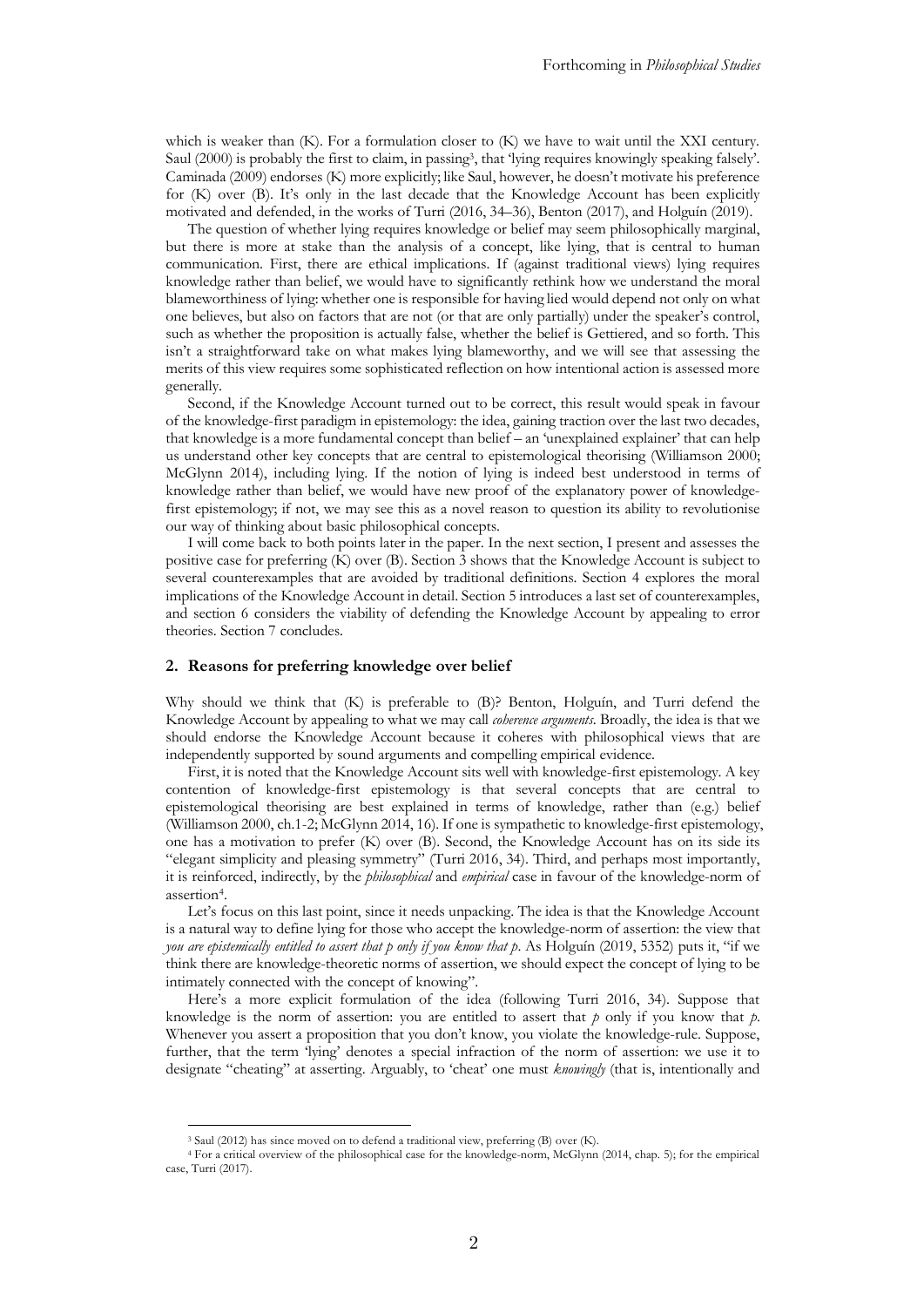successfully) break a rule. It follows that you lie when you knowingly break the rule of assertion – when you assert what you know to be false.

However, this argument only *seems* to establish the desired connection between (K) and 'cheating at assertion'. If we accept its premises, we can only conclude that you lie when *you know that you don't know* that *p*. This isn't enough to prefer (K) over (B), because this requirement is weaker than both (K) and (B) – it can be met by a speaker who sincerely believes that  $p$  and doesn't know that  $p$  is false<sup>5</sup>. Turri's argument for deriving (K) from the knowledge-norm of assertion falls short of its intended goal<sup>6</sup>.

Suppose, however, that we find this set of coherence arguments persuasive. Even so, there are two important limitations that apply to them. First, coherence arguments offer at best *conditional* reasons to accept the Knowledge Account. This is a problem because both the knowledge-norm of assertion and the knowledge-first paradigm have been subject to substantial criticisms7, and neither can be considered a consensus view. If these criticisms are sound, and knowledge isn't the norm of assertion (nor is it more fundamental than belief), we lack a positive case to prefer  $(K)$  over  $(B)$  – because the antecedent of our conditional argument is false. The result is that the positive case in favour of (K) is pretty weak: only *if* a certain set of views is correct, we have a positive reason to prefer  $(K)$  over  $(B)$  – and since the correctness of these views is disputed, it is equally disputed that we enjoy this positive reason to prefer  $(K)$  over  $(B)$ .

Second, even if the antecedent of the conditional argument is true (and we have a positive reason to accept the Knowledge Account), the problem remains that coherence arguments alone cannot provide us with *conclusive* reasons to accept the Knowledge Account. This is because philosophers tend to agree that *intensional accuracy* (*i.e.* whether a definition systematically tracks our intuitions) is the primary desideratum for a definition of lying (Fallis 2009, §1; cf. Gupta 2015, §1.4), and that this desideratum must be met for a definition to be informative in our moral theorising about lying (Marsili 2019). Clearly, we cannot determine that a definition is intensionally accurate on the basis of coherence arguments alone. If it turns out that replacing (B) with (K) leads to predictions that systematically clash with our semantic and moral intuitions about lying, insisting that (K) coheres with existing philosophical views will do little to prove that the Knowledge Account is a correct definition of lying (rather than, say, a useful theoretical construct).

Summing up, the positive case for the Knowledge account is somewhat weak. We cannot easily derive (K) from the knowledge-norm of assertion. And coherence arguments can only provide *conditional, non-conclusive* reasons to accept the Knowledge Account. Of course, this only means that we have little reason to *endorse* the view, not that we should *reject* it. But we will now see that there is also a solid negative case *against* the Knowledge Account.

### **3. The New Evil Liar**

Here's a first way to challenge the idea that we can only lie about what we know to be false. Consider the following scenario, in the spirit of New Evil Demon scenarios (Littlejohn 2009):

#### NEW EVIL LIAR

-

Pinocchio saw that Lucignolo stole an apple from his classmate Berlicche. Based on this experience, he forms the correct belief that Lucignolo stole Berlicche's apple. When Pinocchio notices that Berlicche is looking for his apple, he tells him:

(1) Eugenio stole the apple from your desk

Pinocchio has a twin, Malocchio, who is the unfortunate inhabitant of an evil demon world. Based on experiences indistinguishable from those of Pinocchio, Malocchio forms the belief

<sup>5</sup> For example, suppose that I believe *p* on a hunch, for no good reason. I *know that I don't know* that *p.* But if I assert *p,* I would meet neither (K) nor (B).

<sup>6</sup> Benton (2018) proposes a similar derivation, but acknowledges the argument's limitations. Holguín (2019) derives (K) from the knowledge norm and the stronger premise that one lies when "one asserts the negation of what one ought to have asserted". This gets us to (K), but at the price of quasi-circularity: Holguín's extra premise (for which no argument is provided) is just (K) in disguise.

<sup>7</sup> See, e.g., Pagin (2016) and Marsili (2018b) for criticisms of the former, and McGlynn (2014) and Gerken (2017) for criticisms of the latter. A criticism of the empirical case in favour of the norm of assertion is in Marsili and Wiegmann (2021).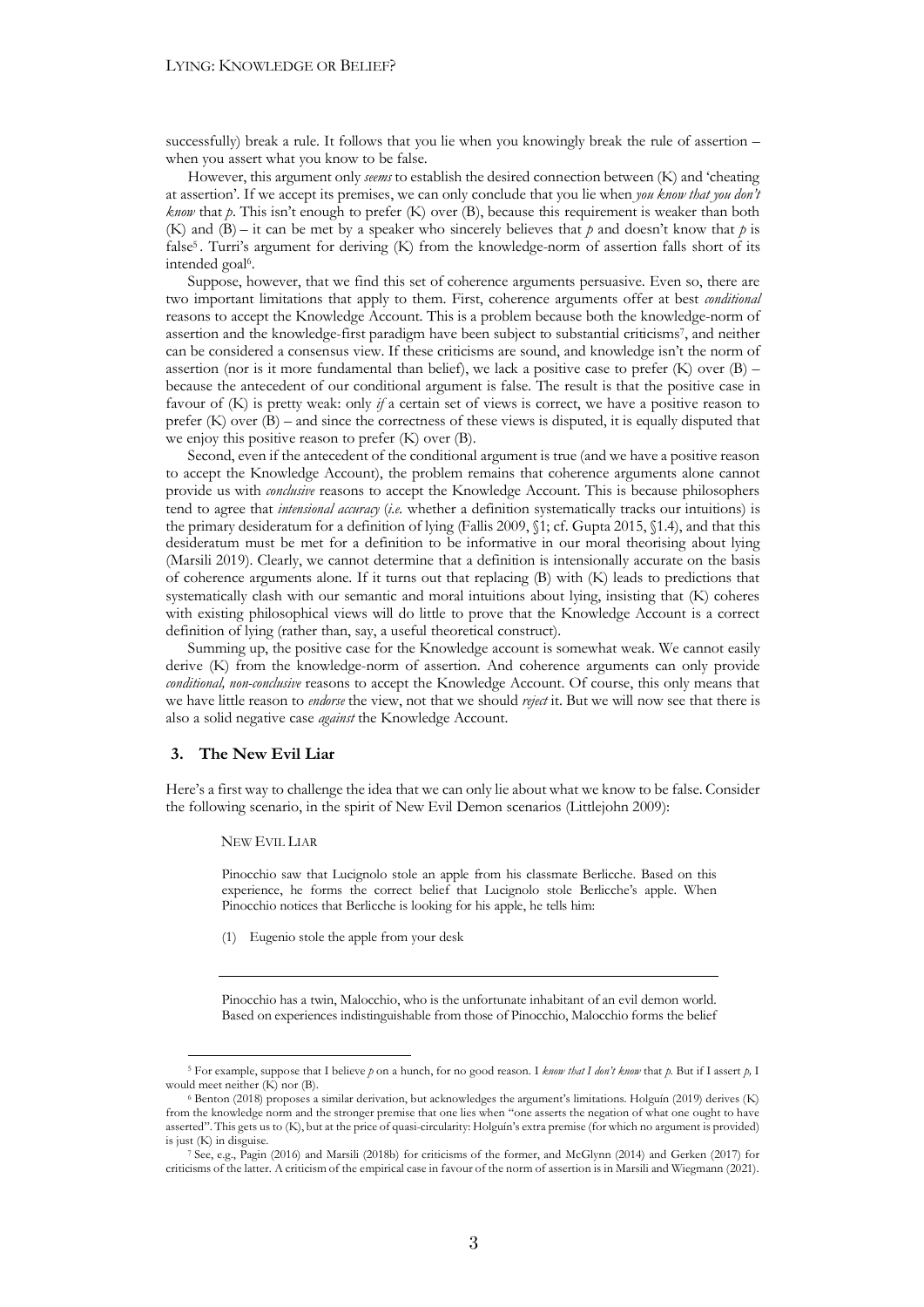that Lucignolo stole an apple from Berlicche. Just like Pinocchio, Malocchio tells Berlicche that (1).

Intuitively, both Pinocchio and Malocchio have lied to their respective classmates. However, while Pinocchio has asserted something that he *knows* to be false, Malocchio cannot know that what he said is false, because he inhabits an evil demon world. According to the Knowledge Account, Pinocchio lied, but Malocchio didn't.

This seems intuitively wrong8. Pinocchio's and Malocchio's actions were motivated by the same evidence and doxastic states, and by the same malicious intentions: intuitively, if one has lied, also the other one has. The Knowledge Account is committed to denying this. Since the two scenarios are identical from the speaker's perspective, the Knowledge Account also entails that whether a speaker is lying may depend on factors that are beyond the speaker's control. This is another controversial commitment, which has problematic moral implications. If (as the Knowledge Account has it) only Pinocchio lied, his behaviour is morally criticisable in a way in which Malocchio's behaviour is not: both would be guilty *of attempted deception*, but only Pinocchio would be guilty *of lying*. Intuitively, however, Pinocchio and Malocchio are equally blameworthy: after all, they acted in the same way, with the same intentions and consequences, and for the same reasons<sup>9</sup>. This places an additional burden on the Knowledge Account: its proponents need to offer a plausible story for introducing a morally loaded distinction where there seems to be none.

Admittedly, New Evil Demon scenarios are no everyday situations, and as such it may be maintained that they have limited evidential weight. In response, we could consider a more realistic NED scenario:

NEW EVIL HOLE

-

Pinocchio owes 15 liras to Lucignolo, who asks for his money back. Pinocchio knows that he put 20 liras in a hidden pocket of his schoolbag just before leaving home. Nonetheless, he tells Lucignolo:

(2) I don't have 15 liras on me right now

Pinocchio has a twin, Bucocchio, who lives in a different town. Like Pinocchio, Bucocchio owes Lucignolo's twin 15 liras, has 20 liras hidden in his pocket, and has told Lucignolo's twin that (2).

But Bucocchio is unaware that his pocket has developed a hole since he last used it. Some of Bucocchio's money has fallen out of his pocket since he left home.

<sup>8</sup> Holguín (2019) discusses a similar case, and attempts to explain away this prediction of the Knowledge Account. I will discuss his arguments in sections 4 and 6. A referee suggests that, since the internal processes underlying Malocchio's belief are isomorphic to Pinocchio's, it may be argued that *both meet the standard for knowing* and, thus, that *both are lying* in uttering (1). In reply, even if we conceded that Malocchio knows that (1) is false, we could not infer from this that he is lying: this inference would treat (K) as a premise, but our aim here is precisely to establish whether (K) holds. Furthermore, this strategy is unlikely to generalise. I will soon discuss NED scenarios where the twin lacks different requirements for knowledge (*safety*, *truth*, *justification*, *confidence,* etc.). To argue that the twin can meet the standard for knowing in each case would force us to revise our concept of knowledge beyond recognition, and (K) would end up being a very different thesis (one much closer to (B)). Additionally, and crucially, in §4 I will consider a case that does *not* involve internally isomorphic twins. For more on revisionist replies, cf. §6.

<sup>9</sup> Can we avoid this prediction simply by assuming that lying is just as morally bad as misleading? Endorsing this view may help *narrow* the gap between the predictions of the Knowledge Account and our moral intuitions and practices, but it won't *fill* the gap altogether. Even authors who defend the thesis that misleading is just as bad as lying acknowledge (i) that lying and misleading are different *kinds* of infractions, and (ii) that, as a matter of fact, we associate different moral stigmas and different social sanctions to each (cf. Saul 2012, esp. §4.4). The Knowledge Account's verdict that Pinocchio and Malocchio have committed *different* kinds of infraction is therefore problematic *regardless* of one's take about the moral difference between lying and misleading, since it clashes with both (i) and (ii). For more on the moral implications of (K), see §4.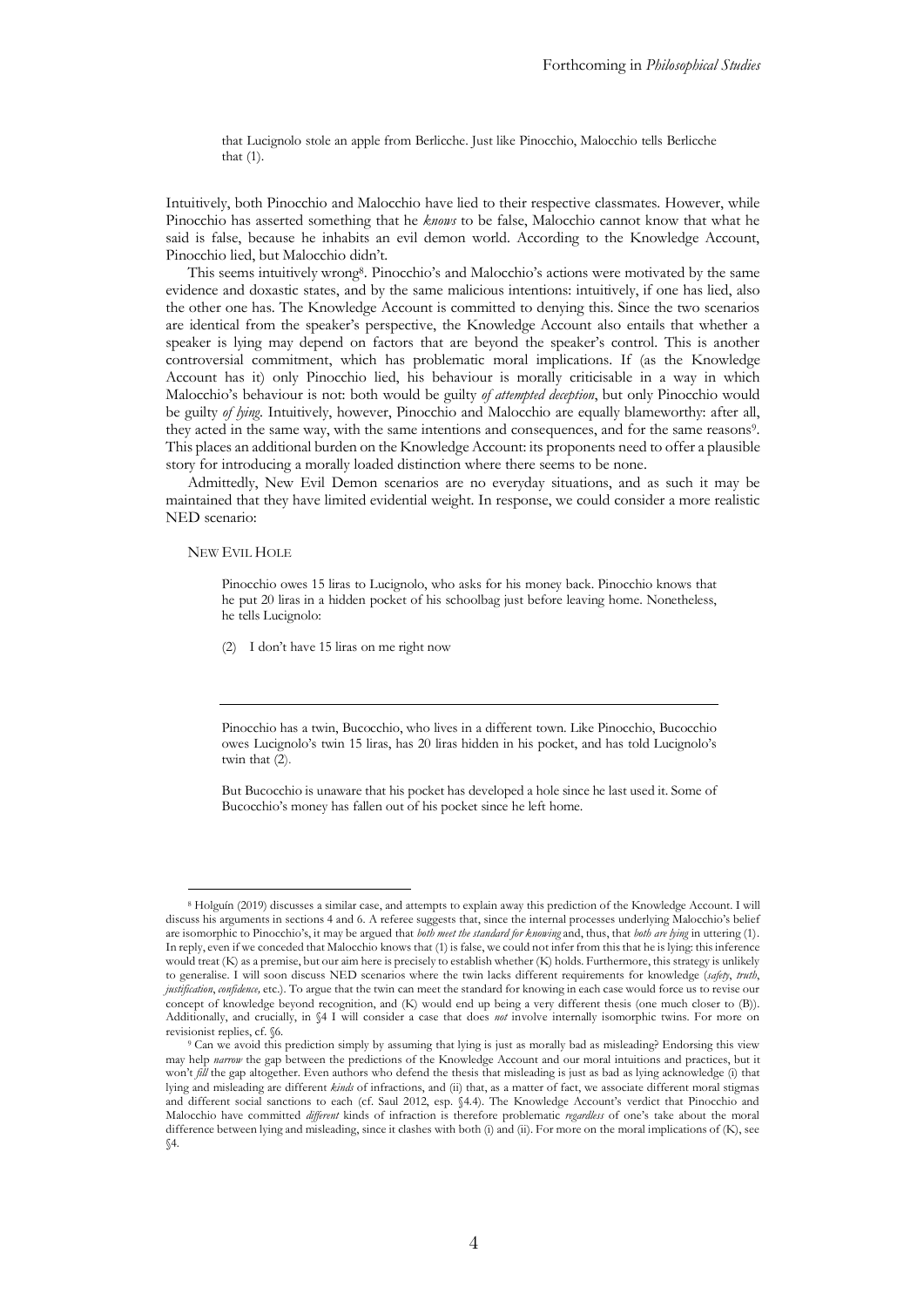Also in this scenario, both Pinocchio and Bucocchio intuitively lied. However, Bucocchio doesn't know that what he said is false. The Knowledge Account rules that Pinocchio has lied and Bucocchio hasn't. But this doesn't seem right: after all, this scenario is structurally similar to NEW EVIL LIAR, except that it involves local deception (Bucocchio is mistaken about his finances), rather than universal deception (Malocchio knows nothing about the external world). Furthermore, this classification licenses morally loaded judgments that seem equally doubtful: while Pinocchio would be guilty of lying, Bucocchio could at most be criticized for attempting to deceive.

Note that the scenario does not specify whether Bucocchio actually has fifteen liras. If more than 5 liras fell out of Bucocchio's pocket (TRUE-VERSION), Bucocchio doesn't know that (2) is false because (2) is true. If less than 5 liras fell out of Bucocchio's pocket (GETTIER-VERSION), Bucocchio doesn't know that (2) is true because his belief is unsafe and based on misleading evidence.

I left both options open because not all readers will find the TRUE-VERSION to be a straightforward case of lying. While most philosophers  $10$  and laypeople  $11$  would agree that Bucocchio is lying even if it turns out that more than 5 liras fell out of his pocket, a few readers may not share this intuition. But this is no reason to find the GETTIER-VERSION any less convincing. In the GETTIER-VERSION there is even *less* difference between what Pinocchio and Bucocchio have done (both have said something false), making it even less plausible to claim that one is lying while the other isn't<sup>12</sup>. The NEW EVIL HOLE scenario is effective because it offers a counterexample for every taste: most people will find both versions convincing, and the few who are unpersuaded by TRUE-VERSION should still be persuaded by its GETTIER-VERSION13.

#### **4. Blameworthiness and internal requirements for knowledge**

I have argued the Knowledge Account makes predictions that are hard to reconcile with (i) our intuitions about what lying is, and (ii) our intuitions about the *moral* difference between each pair of examples. Here I would like to consider whether something can be said in response to the second criticism.

The accusation is that the Knowledge Account introduces a morally loaded distinction where there seems to be none. For instance, many will intuit that whether you are criticisable for having lied should not depend on whether your belief in what you said is Gettiered or not. Controversially, the Knowledge Account rules otherwise. Can something be said to explain away this prediction?

Here's a way to respond on behalf of the Knowledge Account: in both the "good cases" (where the speaker has knowledge) and the "bad cases" (where the speaker lacks it) of every scenario considered so far, the speaker *believes* that they are lying – that is, *they believe that they know* that what they said is false. For instance, in NEW EVIL LIAR (where Malocchio's belief is Gettiered, but not Pinocchio's), both Pinocchio and Malocchio *believe* that they know that their assertion is false. If we have the intuition that Pinocchio and Malocchio are equally blameworthy, it may be suggested, it is not because they both lied, but rather because *they both believe that they lied.*

Holguín (2019, 5366) has hinted at the possibility of a reply along these lines. He mentions that the moral implications of the Knowledge Account may be reconciled with our intuitions by appealing to a principle like (P):

(P) If as a result of X-ing A is (or would be) subject to normative scrutiny, then for any other person B that is in the relevant respects an internal duplicate of A, B is subject to *some* amount of normative scrutiny too<sup>14</sup>

-

<sup>10</sup> Augustine (DM), Aquinas (ST), Kant (1797), Leonard (1959), Isenberg (1964), Mannison (1969), Chisholm and Feehan (1977), Kupfer (1982), Adler (1997), Williams (2002), Mahon (2015), Horn (2017), Wiegmann (forthcoming). For the opposite view, Sartre (1956); for intermediate views, Siegler (1966), Carson (2010), and Saul (2012).

<sup>11</sup> Turri and Turri (2015) found mixed evidence about people's intuitions: participants would respond in radically different ways, depending on how the question was asked. A subsequent study by Wiegmann, Samland, and Waldmann (2016) has shown that people consistently judge true lies to be genuine lies, and that the mixed findings by Turri and Turri were the by-product of a flawed questioning method (cf. Marsili 2016, 299, Wiegmann, Rutschmann, and Willemsen 2017, §3, Wiegmann and Meibauer 2019). In light of these criticisms and further empirical research, Turri and Turri (2019) retreated to the weaker (and much less controversial, cf. Coleman and Kay 1981) claim that only *prototypical* 

<sup>&</sup>lt;sup>12</sup> We may even construct the scenario so that no liras fell off the pocket: Bucocchio's belief would be lucky and unsafe anyway, preventing it from being knowledge (Sosa 1999; Pritchard 2005).

<sup>13</sup> Of course, those who intuit that Bucocchio is not lying in the TRUE VERSION will be dissatisfied with both (K) and (B), since (K) makes incorrect predictions in the GETTIER VERSION, and (B) in the TRUE VERSION. To accommodate the intuition that lies must be false while avoiding the pitfalls of (K), a further condition (e.g. T: the proposition is false) could

 $14$  Holguín (2019, 5366). Italics are mine.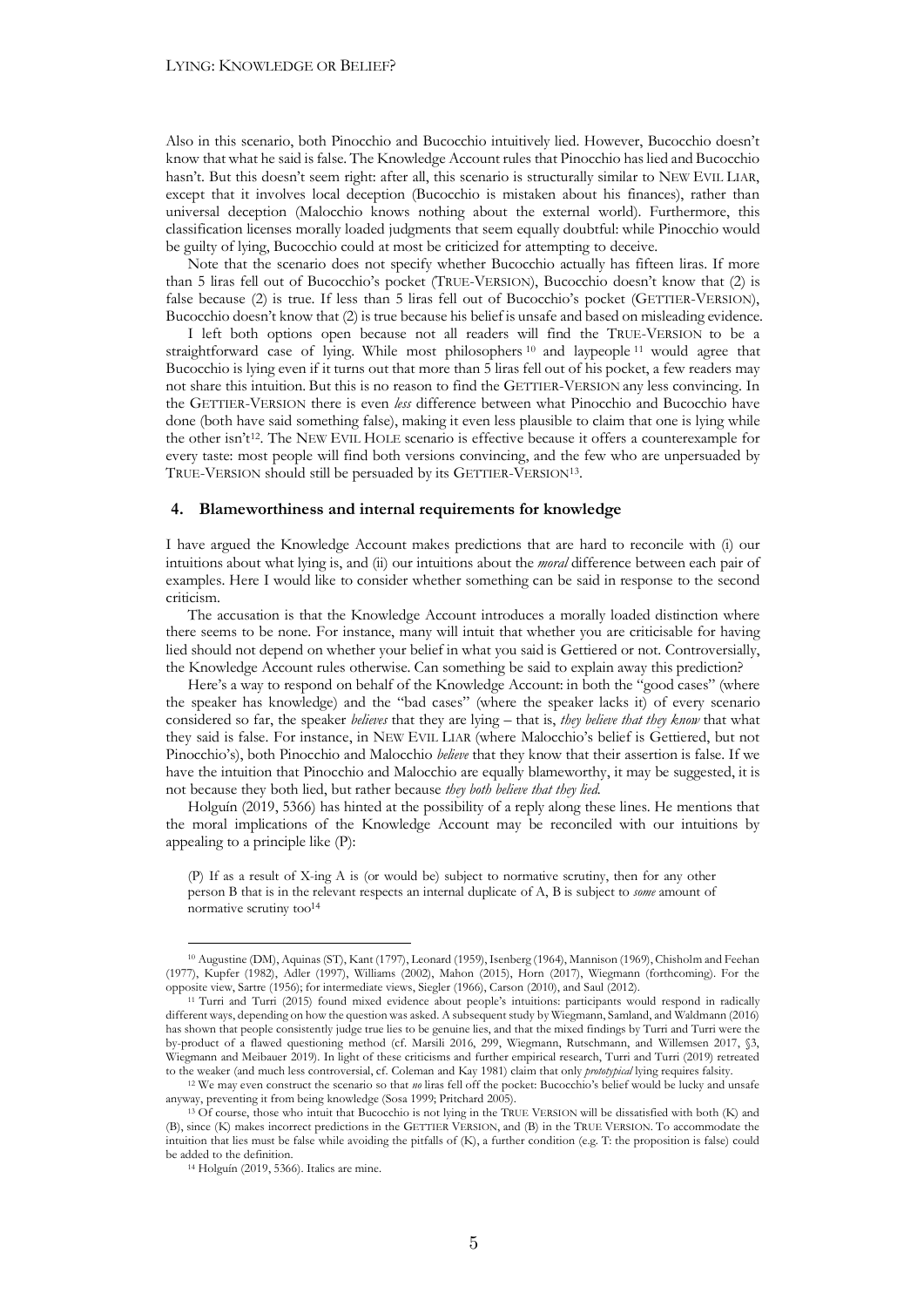If (P) is correct, we would have an alternative explanation for our intuition that Pinocchio and Malocchio are equally blameworthy: the reason is not that they both lied, but rather that their actions were the result of internally identical processes: both intended to bring about the same consequences, and both thought that they were committing the same morally reprehensible act.

This explanation may seem promising, but there are two important difficulties that prevent it from being fully persuasive. The first is that (P) is too weak. It only tells us that an internal duplicate is subject to *some* normative scrutiny, not that internal twins are subject to *equal* normative scrutiny. This doesn't help much: recall that the intuition that we need to explain away is that Pinocchio and Malocchio seem to have committed the same kind of infraction, and therefore that they are equally morally blameworthy, and liable to the same sort of criticism.

To address this worry, we could amend (P), and replace "some" with "the same". This modified version of  $(P)$  – call it  $(P^*)$  – would correctly predict that the twins in our examples are equally blameworthy. However,  $(P^*)$  is a much more controversial principle than  $(P)$ , and as such it stands in need of proper justification. To illustrate its contentiousness with an example: according to  $(P^*)$ , attempted murder should be subject to the *same* moral scrutiny as successful murder. While there is a sense in which both *attempted* and *actual* murder reflect equally badly on the moral character of an agent, it is at least disputable that murder and attempted murder are equally morally reprehensible, or liable to the same sort of criticism<sup>15</sup>. While (P) is too weak, there is a risk that (P\*) may be too strong.

Suppose that we accept  $(P^*)$  despite these worries. We would then face a second, more pressing problem: namely, that counterexamples to the Knowledge Account need not involve internal duplicates. To illustrate, consider the following scenario:

#### EVIL AUNTIE

-

Grandpa Joe recently died. Pinocchio, who's very superstitious, organises a seance with a medium to try to communicate with Grandpa Joe one last time. During the seance, it's revealed that Grandpa Joe left all his money to a woman. On this basis, Pinocchio forms a firm belief that Grandpa Joe left all his money to Auntie Sue.

Pinocchio was in fact meant to see a notary today – to discuss, amongst other things, Grandpa Joe's will. Believing that Pinocchio has already met with the notary, Auntie Sue calls Pinocchio, asking if there are any news about the will. Pinocchio is mad at Auntie Sue. Out of pure spite, he replies:

(3) It turns out that Grandpa Joe left all his money to charity

Auntocchio inhabits a twin world where everything holds the same. The only difference is that Auntie Sue calls him *after* Auntocchio saw the notary, and that the notary has confirmed that Grandpa Joe left everything to Auntie Sue.

Both Pinocchio and Auntocchio have intuitively lied to Auntie Sue, and they are both criticisable for having lied. However, while Auntocchio *knows* that what he said is false, Pinocchio only *believes* that what he said is false – he cannot know it, for his belief is based on *unsafe* evidence16. The Knowledge Account incorrectly predicts that only Auntocchio lied, and therefore that only Auntocchio is blameworthy for having lied.

The example is interesting for two reasons. First, because it provides a novel kind of counterexample to the Knowledge Account. In this scenario, Pinocchio's belief is not merely *unlucky*. It is based on blatantly poor evidence. Furthermore, Pinocchio and Auntocchio are not internal duplicates: their perspective on the external world (and the evidence available to them) differs significantly. While Auntocchio has access to *good, safe reasons* (the notary's testimony) to believe that what he said is false, Pinocchio has only access to *poor, unsafe reasons* (the séance) in support of the same belief.

<sup>15</sup> On the moral and legal difference between successful and attempted crimes, see e.g. Davis (1986). For an overview on moral luck more generally, see Nelkin (2021). Note that I am not here denying that (P\*) is defensible; I am merely pointing out that  $(P^*)$  is a costly commitment, since  $(P^*)$  takes a rather strong stance on philosophically controversial issues.

<sup>16</sup> I am assuming that both Pinocchio and Auntocchio inhabit a world (like ours) where it is impossible to communicate with dead people: if Pinocchio is right about Grandpa's will, this is due to luck, not to sound reasoning.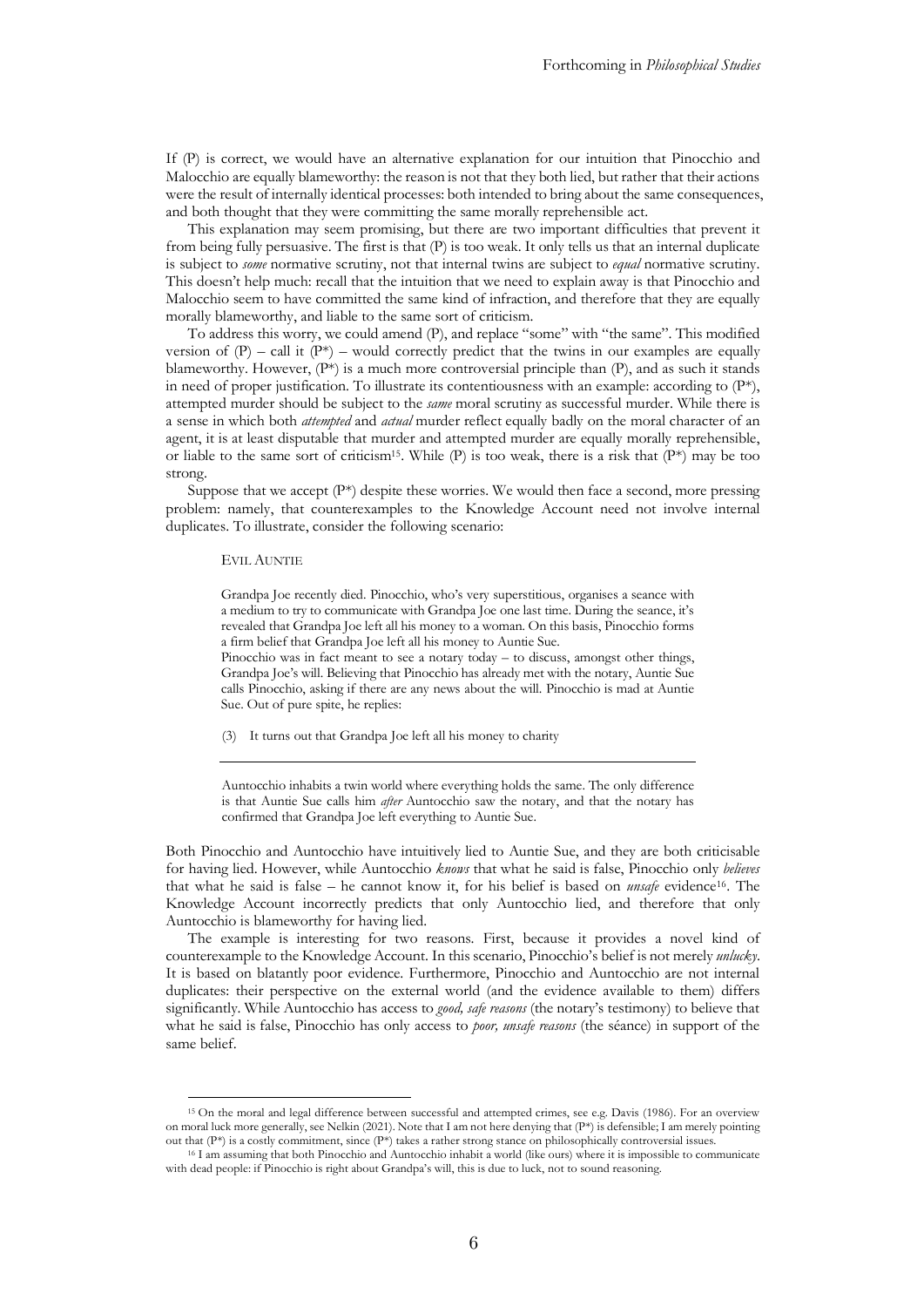Second, given that Auntocchio and Pinocchio are not internal duplicates, we cannot appeal to (P) or  $(P^*)$  to explain away the intuition that Pinocchio and Auntocchio are guilty of the same kind of infraction. (P) and (P\*) have simply nothing to say about cases that don't involve internal duplicates: our moral intuitions about this scenario cannot be reconciled with the Knowledge Account by appealing to these principles.

Recapitulating, the worry outlined at the beginning of this section seems hard to address. The Knowledge Account does face an explanatory burden that the Belief Account does not face: only the former view needs to be complemented with some principle that explains away our moral intuitions about the cases in which the speaker satisfies (B) but not (K). A principle like  $(P^*)$  isn't likely to help: beyond being difficult to defend, it is useless for scenarios, like EVIL AUNTIE, that do not rely on internal duplicates. It seems difficult, then, to reconcile the Knowledge Account with our moral intuitions17. Judging by moral implications alone, the Belief Account fares better than its knowledge-based counterpart.

#### **5. Graded-belief lies**

Knowledge is incompatible with uncertainty: you know a proposition only if you outright *believe* that proposition18. But is outright belief required for lying? It has been argued that this requirement would be too strong (Carson 2006, 2010; Whyte 2013; Marsili 2014, 2018a, 2019; Krauss 2017; Trpin, Dobrosovestnova, and Sebastian 2020; cf. Isenberg 1964; Benton 2018). If (K) requires outright belief, it incorrectly rules out *graded-belief lies*. Consider the following scenario:

EVIL CURRY

-

Currocchio is having friends for dinner. A guest asks him if the curry contains nutmeg, explaining that she has a mild intolerance. Currocchio is quite confident that he did put nutmeg in the curry, although he isn't sure: he cooked the curry the previous day, and added lots of random spices. Since he can't be bothered preparing something new, he simply replies:

(4) I didn't put any nutmeg in the curry

Currocchio plainly stated something that he takes to be likely false. In doing so, intuitively he lied. There is consensus that this is the right verdict: while philosophers disagree about which definition best handles *graded-belief lies* like (4)*,* there is agreement that graded-belief lies are intuitively lies19. A definition that rules that Currocchio has not lied is perhaps defensible, but in need of a strong independent argument to support its verdict. Once again, (K) is in a weak position to explain our intuitions20.

## **6. Explaining counterexamples away**

We have seen that the Knowledge Account clashes, sometimes even sharply, with our pre-theoretical intuitions about what lying is. If so, how can its proponents maintain that (K) is preferable to (B), the traditional view? Among the defenders of (K), only Holguín (2019) has attempted to provide an answer.

Holguín's strategy is to question the reliability of our intuitions about each example. For instance, in response to counterexamples based on graded-belief lies, he suggests (i) that lying and bullshitting

<sup>17</sup> Earlier I considered the idea that *believing* that you committed a moral infraction is sufficient for being blameworthy for that action. One may wonder whether it is rather this principle that can explain why the twins in each scenario are equally blameworthy. Leaving aside the fact that this alternative principle is less plausible than (P\*), I shall note that it is easy to amend EVIL AUNTIE so that this requirement is not satisfied: we simply need to specify *ex hypothesi* that Pinocchio doesn't believe that he knows that (3) is false. For instance, Pinocchio may be aware that mediums are unreliable sources, but form his belief (perhaps irrationally) *despite* being aware of this. More generally, this alternative principle will not work whenever the speaker holds a belief despite being aware that that belief is based on poor or unrelia

<sup>&</sup>lt;sup>18</sup> This is a requirement that knowledge-firsters accept. See, for instance, Williamson (2000, §4).<br><sup>19</sup> For a detailed defence, see Krauss (2017) and Marsili (2014, 2018a, 2019), who provide competing explanations for this datum. See Holguín (2019, 5361-4) and §6 of this paper for an argument on whether we should *doubt* the intuition that graded-belief lies are genuine lies.

<sup>20</sup> (K) is not alone: since (B) too requires outright belief, also (B) incorrectly predicts that Currocchio isn't lying. Luckily, there are alternative views that avoid this unpalatable prediction, on which I will come back in the next section.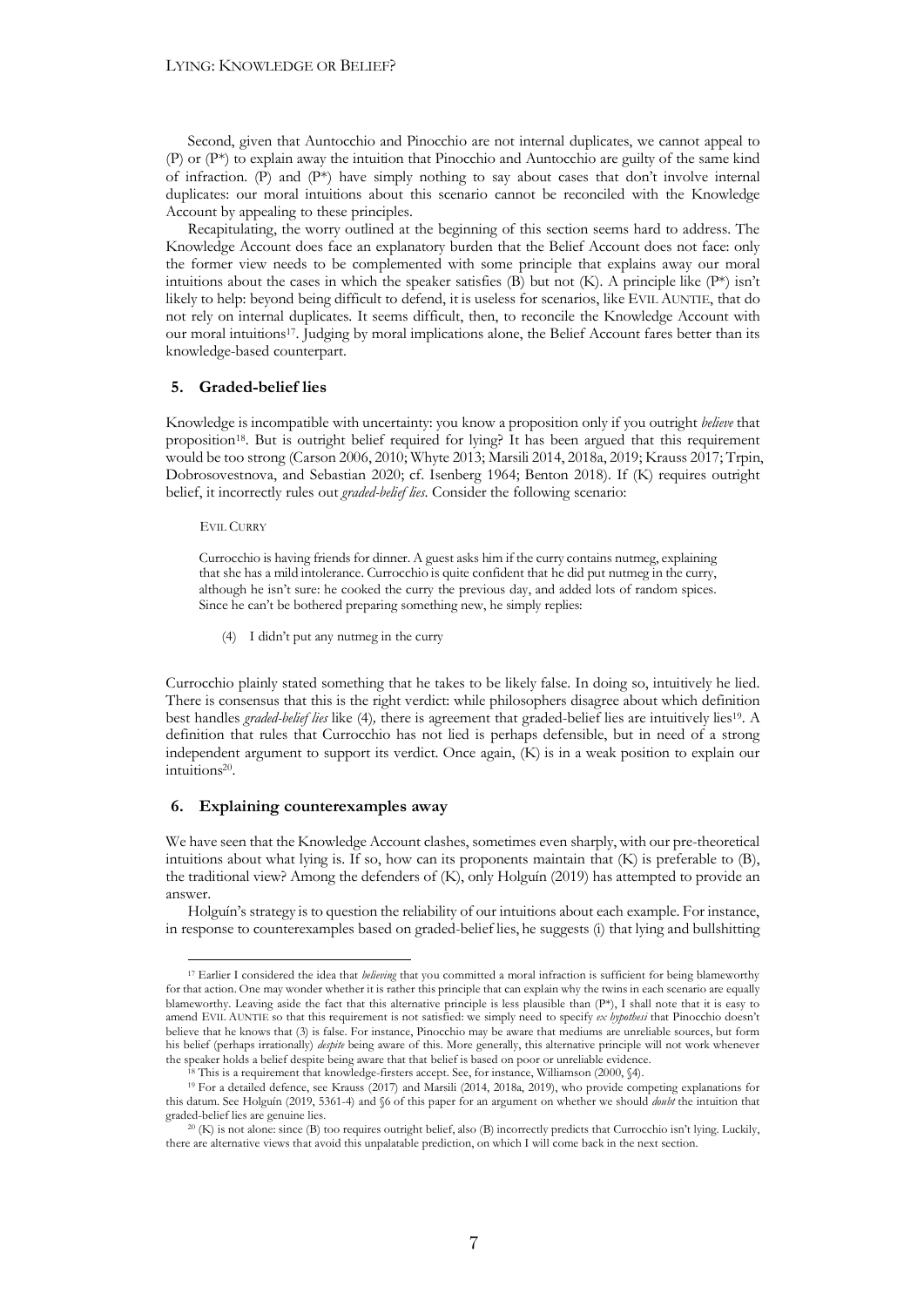are mutually exclusive categories, and (ii) that "S bullshits iff S knows that S does not know whether p". These stipulations entail that *graded-belief lies* are not genuine lies, but rather 'bullshit', so that our intuitions are mistaken whenever we classify a statement like (4) as a lie. If our intuitions about graded-belief lies like (4) are mistaken, such 'counterexamples' pose no real challenge to (K). Similar error theories are introduced to argue that our intuitions about Gettiered lies (like NEW EVIL LIAR) and 'true lies' (like the TRUE-VERSION of NEW EVIL HOLE) are systematically unreliable. Generalising, the idea is that (K) can be defended by introducing error-theories that explain away our intuitions about each counterexample. Call a response along these lines an 'error-theoretic response'.

Considering the merits of each error theory introduced by Holguín in defense of (K) would require a long digression, but I worry that such a detour would be both unnecessary and ineffective. It would be *unnecessary* because this paper has already introduced counterexamples to (K), such as the EVIL AUNTIE case, that evade Holguín's defense<sup>21</sup>. Even if Holguín's error-theories were all successful in explaining away their target counterexamples, we would still have that (K) makes incorrect predictions about all those cases in which the speaker meets (B), but has undisputably poor evidence in support of their belief (like in EVIL AUNTIE)*.*

Discussing Holguín's proposed cocktail of error theories would also be an *ineffective* way to attack the Knowledge Account*,* because it would not rule out the possibility that (K) could be defended by appeal to some *other* combination of error theories. If we could prove that errortheoretic responses are *in principle* improper, by contrast, we would have a much stronger argument against the Knowledge Account. In the rest of this section, I will attempt to offer a general reply along these lines.

Let me start by noting an apparent tension between the methodology of conceptual analysis and the idea that we can explain away counterexamples by appealing to error theories about our intuitions. We have seen  $(\mathcal{S}2)$  that the main goal of authors who attempt to define lying is to develop an *analysis* of this concept, which requires tracking ordinary language intuitions about whether a given utterance is a lie. Within this kind of inquiry, intuitions are the raw data against which competing definitions are tested<sup>22</sup>. Postulating error theories about our intuitions amounts to excluding some of the data (typically, and problematically, data that would falsify one's favourite view). If postulating error theories about our intuitions is acceptable at all when engaging in conceptual analysis (as opposed to conceptual engineering), then, it would seem that it is when it is done (i) parsimoniously*,* (ii) with sound motivations, and (iii) in absence of more economic alternatives. The envisaged strategy for defending (K) doesn't meet any of these conditions.

If we are to rescue (K), error-theories cannot be postulated sparingly. This point is illustrated by Holguín's (2019) own defence, which has to<sup>23</sup> harvest, one after another, several revisionist theories about our intuitions about knowledge and lying (e.g. about the difference between *lies and true lies*, the difference between *lying and bullshit*, the possibility of *unjustified knowledge*). Unsurprisingly, being generous with such revisionary assumptions generates difficulties. First, by simple probability calculus, each ancillary assumption automatically decreases the probability that the conjunction of views is correct. Second, each ancillary assumption brings us closer to providing a revisionary account of lying, and thus farther from our aim (a descriptive analysis of the concept). Third, the motivation to endorse any specific combination of revisionary assumptions (rather than another) cannot be that that specific combination squares our intuitions with the Knowledge Account, on pains of circularity. But it isn't clear what other reasons we might have to adopt such a specific collection of revisionary views. The charge of ad-hocness isn't inescapable here, but it lurks around the corner for the defender of the Knowledge Account – and existing defences, like Holguín's, have done little to counter it.

-

<sup>21</sup> Arguably, also EVIL CURRY is a counterexample for which no error theory has been provided yet. Holguín only discusses graded belief in relation to lottery cases, where the speaker's belief is formed on the basis of statistical evidence. EVIL CURRY relies on a different kind of uncertainty (compromised memories), and a plausible case can be made that Holguín's argument is less effective when applied to this sort of case. For a further counterexample to (K) for which Holguín provides no error theory, cf. Marsili's (2016) empirical study on believed-true lying promises.

<sup>&</sup>lt;sup>22</sup> This is something on which there is solid agreement within the literature, and this very assumption is what motivates the empirical research that has been conducted about laypeople's concept of lying. For discussion, see Carson (2006, 285; 2010, 33-7), Fallis (2009, 32), Arico & Fallis (2013, §3), Weissman & Terkourafi (2018, §4), Marsili (2019, §2), Reins & Wiegmann (2021, §2.3).

<sup>23</sup> The emphasis is on 'has to'*.* (K) imposes several requirements on lying: that the lie be *false*, that the speaker's belief be *safe*, *justified*, *not graded*, etc. Since each requirement is challenged by independent counterexamples, equally independent errortheories have to be introduced to explain them all away.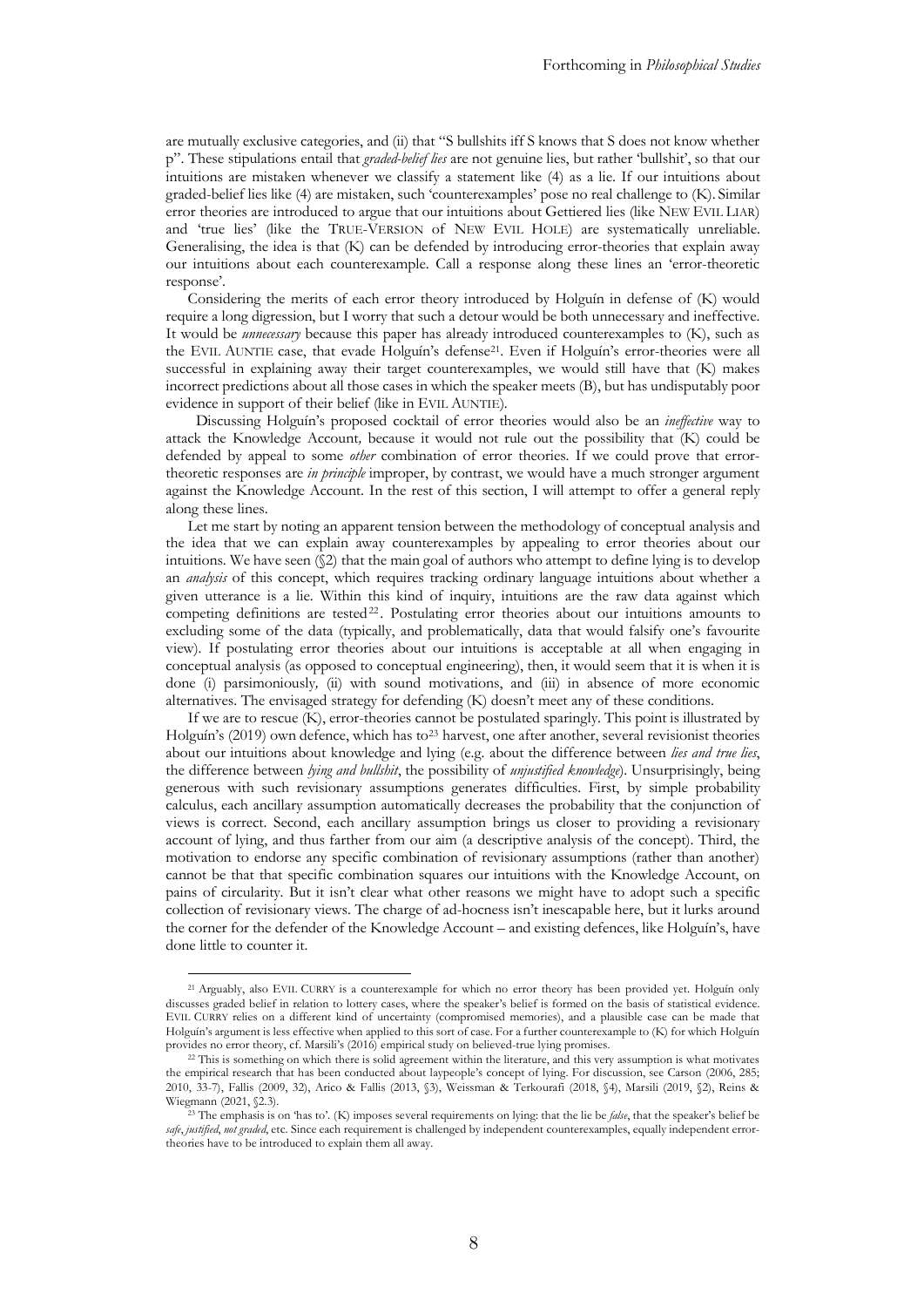Perhaps these criticisms would be less pressing if we lacked more intuitive accounts of what lying is. But (and this is the crucial point) this isn't the case. There are definitions that deliver the right classifications at a much lower cost – that is, without invoking an array of exotic error theories. The Outright Belief account (B) avoids all the counterexamples discussed in section 3 and 4 (NEW EVIL LIAR, NEW EVIL HOLE, and EVIL AUNTIE). And if one is moved by counterexamples based on graded-belief lies (EVIL CURRY), more fine-grained accounts are available, such as Carson's (2006, 2010) *Weak Insincerity Condition,* or Marsili's (2014, 2019) *Comparative Insincerity Condition*24:

(WIC) The speaker does not believe the proposition to be true

(CIC) The speaker takes herself to be more confident in the falsity of *p* than in its truth

These accounts can deal with all the cases discussed so far, without postulating any error theories about our intuitions. They avoid counterexamples inspired by 'New Evil Demon' scenarios, because they do not require knowledge. And they accommodate graded-belief lies, because they do not require outright belief25.

In short, the contention here is that any putative error-theoretic defence of the Knowledge Account will not meet any of the above identified conditions (i-iii). If the aim is to provide an analysis of the concept of lying (as opposed to a revisionist account), views based on belief (like B) or credence (like WIC or CIC) should be preferred, since they track our intuitions far more reliably than the Knowledge Account.

#### **7. Belief rather than knowledge**

-

The Knowledge Account of lying is an appealing view. It sits well with influential philosophical theories, such as the knowledge-rule of assertion and the knowledge-first paradigm in epistemology, and has on its side its "elegant simplicity and pleasing symmetry". But a good definition must also be correct – that is, intensionally accurate. We have seen that Knowledge Account fails in this respect: it incorrectly excludes some straightforward cases of lying, and has counterintuitive moral implications. While it may be useful as an artificial theoretical construct, it isn't helpful as a descriptive analysis of what lying is.

We can finally answer our initial question: is lying a matter of asserting what you *believe* or *know*  to be false? Perhaps surprisingly, we are better off sticking with traditional views: lying is a matter of saying what you disbelieve, rather than what you know to be false. Similarly, the distinctive moral blameworthiness associated with lying is intuitively a matter of internal doxastic states, and seems to be independent of any further, non-doxastic conditions for knowledge (such as whether the belief is correct, whether the reasons supporting it are safe, reliable, etc.).

These results, in turn, put some pressure on the ambitions of knowledge-first epistemology. The traditional, belief-first analyses of the concept of lying turned out to be more descriptively accurate than their knowledge-first alternative. While this is certainly a minor defeat for knowledge-first epistemology, this explanatory failure does add up to a growing list of concepts that knowledgefirsters struggle to handle within their framework26. As such, this paper has also contributed to make a step (although a small one) towards reassessing the extent to which knowledge can be the gamechanging "unexplained explainer" that knowledge-firsters want it to be<sup>27</sup>.

<sup>24</sup> Also Krauss (2017) proposes a definition that accounts for graded beliefs, but it is known to be vulnerable to counterexamples (Benton 2018; Marsili 2019).

<sup>25</sup> As I mentioned in footnotes 11 and 13, a minority of laypeople and philosophers have the intuition that an assertion is a lie only if it is false, and this intuition can be accommodated by adding the further requirement that the proposition must be false.

<sup>&</sup>lt;sup>26</sup> A growing body of literature, for instance, questions the possibility of analysing factive mental states (like seeing, perceiving or remembering) in terms of knowledge (McDowell 2002; Bernecker 2009; Pritchard 2011; 2013; Turri 2010; Schroeder manuscript; Cozzo 2010). For a broader overview of the obstacles encountered by the reductive ambitions of knowledge-first epistemology, see McGlynn (2014) and Gerken (2017).

<sup>27</sup> The author would like to thank Vladimir Krstić, Michele Palmira, Giorgio Volpe and Alex Wiegmann for their helpful feedback on earlier versions of this draft.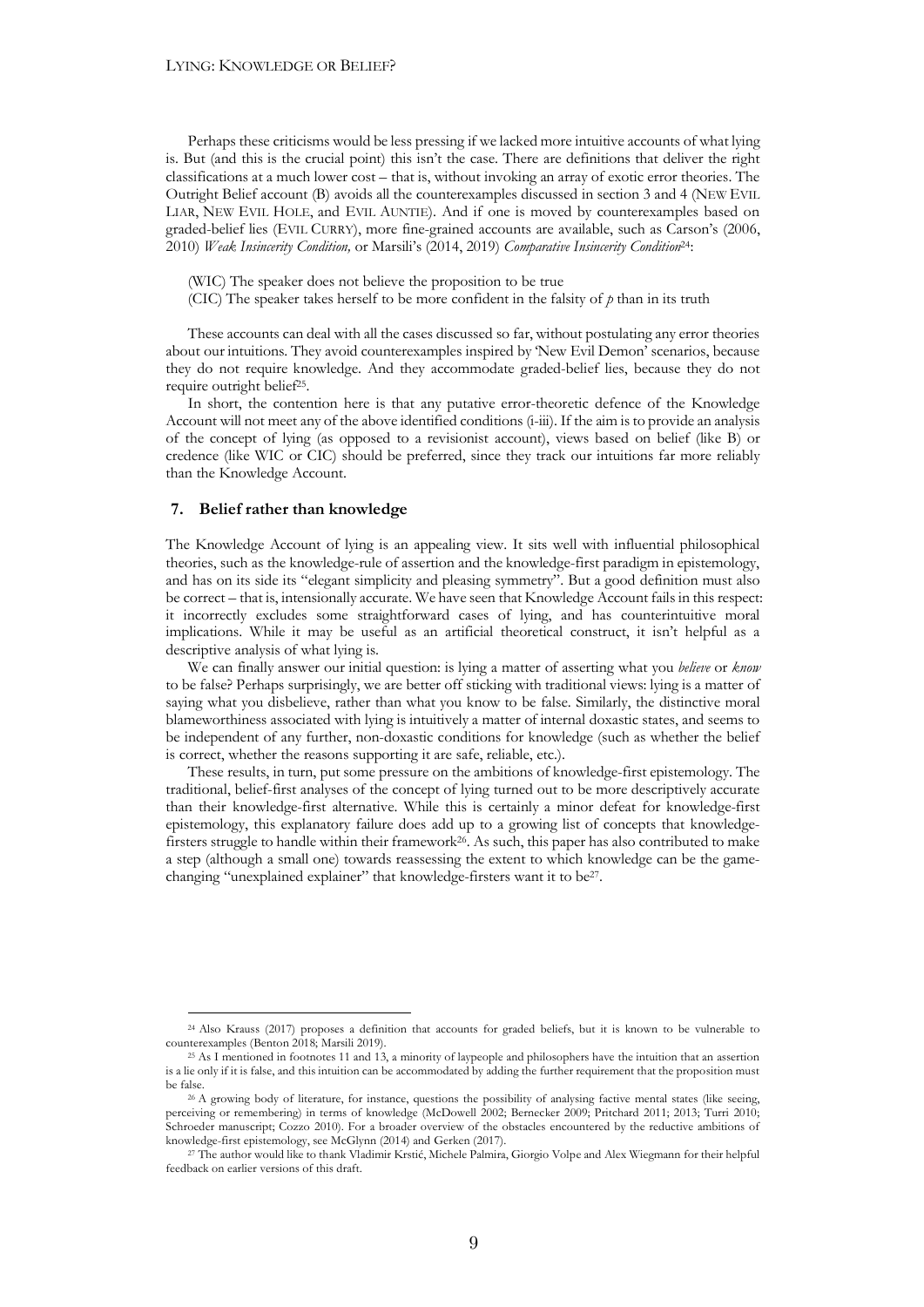#### **References**

- Augustine. DM. *De Mendacio Liber Unus.* Accessible at Wikisource, URL: https://la.wikisource.org/wiki/De\_mendacio
- Aquinas. ST. *Summa Theologiae.* Accessible at Wikisource, URL:
	- https://la.wikisource.org/wiki/Summa\_Theologiae
- Adler, Jonathan E. 1997. 'Lying, Deceiving, or Falsely Implicating'. *Journal of Philosophy* 94 (9): 435–52.
- Arico, Adam J., and Don Fallis. 2013. 'Lies, Damned Lies, and Statistics: An Empirical Investigation of the Concept of Lying'. *Philosophical Psychology* 26 (6): 790–816.
	- https://doi.org/10.1080/09515089.2012.725977.
- Benton, Matthew Aaron. 2017. 'Lying , Belief , and Knowledge'. In *The Oxford Handbook of Lying*. https://doi.org/ 10.1093/oxfordhb/9780198736578.013.9.
- Benton, Matthew Aaron. 2018. 'Lying, Accuracy and Credence'. *Analysis* 78 (2): 195–98. https://doi.org/10.1093/analys/anx132.
- Bernecker, Sven. 2009. *Memory: A Philosophical Study*. Oxford University Press. https://doi.org/10.1093/acprof:oso/9780199577569.001.0001.
- Caminada, Martin. 2009. 'Truth, Lies and Bullshit; Distinguishing Classes of Dishonesty'. In *Proceedings of the 2009 IJCAI Workshop on Social Simulation*.
- Carson, Thomas L. 2006. 'The Definition of Lying'. *Noûs* 2: 284–306.
- Carson, Thomas L. 2010. *Lying and Deception*. Oxford: Oxford University Press.
- Chisholm, Roderick M., and Thomas D Feehan. 1977. 'The Intent to Deceive'. *Journal of Philosophy* 74 (3): 143–59.
- Coignet, Martyn. 1586. *Politique Discourses upon Trueth and Lying an Instruction to Princes to Keepe Their Faith and Promise: Containing the Summe of Christian and Morall Philosophie, and the Duetie of a Good Man in Sundrie Politique Discourses Vpon the Trueth and Lying*.
- Coleman, Linda, and Paul Kay. 1981. 'Prototype Semantics: The English Word Lie'. *Language* 57 (1): 26. https://doi.org/10.2307/414285.
- Cozzo, Cesare. 2010. *Is Knowledge the Most General Factive Stative Attitude?* In Carlo Cellucci, Emiliano Ippoliti & Emily Grosholz (eds.), *Logic and Knowledge*. Cambridge Scholars Press, 84-88.
- Davis, Michael. 1986. 'Why Attempts Deserve Less Punishment than Complete Crimes'. *Law and Philosophy* 5 (1): 1–32. https://doi.org/10.2307/3504711.
- Dynel, Marta. 2018. *Irony, Deception and Humour. Seeking the Truth about Overt and Covert Untruthfulness*. Berlin, Boston: De Gruyter, Mouton. https://doi.org/10.1515/9781501507922.
- Fallis, Don. 2009. 'What Is Lying?' *Journal of Philosophy* 106 (1): 29–56.
- Fallis, Don. 2018. 'What Is Deceptive Lying ?' In *Lying: Language, Knowledge, Ethics, Politics*. Oxford University Press. http://dx.doi.org/10.2139/ssrn.1702023.
- Gerken, Mikkel. 2017. 'Against Knowledge-First Epistemology'. In *Knowledge-First Approaches in Epistemology and Mind*, edited by Adam Carter, Emma Gordon, and Benjamin Jarvis, 46-71. Oxford: Oxford University Press. Gupta, Anil. 2015. 'Definitions'. In *Stanford Encyclopedia of Philosophy* (Summer 2015 edition).
- https://plato.stanford.edu/archives/sum2015/entries/definitions/
- Holguín, Ben. 2019. 'Lying and Knowing'. *Synthese*, 198, 5351–5371.
- https://doi.org/10.1007/s11229-019-02407-2.
- Horn, Laurence R. 2017. 'Telling It Slant : Toward a Taxonomy of Deception'. In *The Pragmatic Turn in Law: Inference and Interpretation in Legal Discourse*, 1–27.
- Isenberg, Arnold. 1964. 'Deontology and the Ethics of Lying'. *Philosophy and Phenomenological Research* 24 (4): 463–80.
- Kant, Immanuel. 1797. *On a Supposed Right to Lie Because of Philantropic Concerns*, translation of "Über ein vermeintes Recht aus Menschenliebe zu lügen", *Berlinische Blätter* 10, 301–314.
- Krauss, Sam Fox. 2017. 'Lying, Risk and Accuracy'. *Analysis* 73: 651–59.
- https://doi.org/10.1093/analys/anx105.
- Krstić, Vladimir. 2019. 'Can You Lie Without Intending to Deceive?' *Pacific Philosophical Quarterly* 100 (2): 642– 60. https://doi.org/10.1111/papq.12241.
- Kupfer, Joseph. 1982. 'The Moral Presumption against Lying'. *The Review of Metaphysics* 36 (1): 103–26.
- Lackey, Jennifer. 2013. 'Lies and Deception: An Unhappy Divorce'. *Analysis* 73 (2): 236–48. https://doi.org/10.1093/analys/ant006.
- Leonard, HS. 1959. 'Interrogatives, Imperatives, Truth, Falsity and Lies'. *Philosophy of Science* 26 (3): 172–86.
- Lindley, T Foster. 1971. 'Lying and Falsity'. *Australasian Journal of Philosophy*, 49 (2): 37–41.
- Littlejohn, Clayton. 2009. 'The New Evil Demon Problem'. In *Internet Encyclopedia of Philosophy*.
- Mahon, James Edwin. 2015. 'The Definition of Lying and Deception'. In *Stanford Enciclopedia of Philosophy* (Fall 2015 edition). https://plato.stanford.edu/archives/fall2015/entries/lying-definition/
- Mannison, D.S. 1969. 'Lying and Lies'. *Australasian Journal of Philosophy* 2 (47): 132–44.
- Marsili, Neri. 2014. 'Lying as a Scalar Phenomenon'. In *Certainty-Uncertainty – and the Attitudinal Space in Between*, edited by Sibilla Cantarini, Werner Abraham, and Elisabeth Leiss, 153–73. Amsterdam: John Benjamins Publishing Company. https://doi.org/10.1075/slcs.165.09mar.